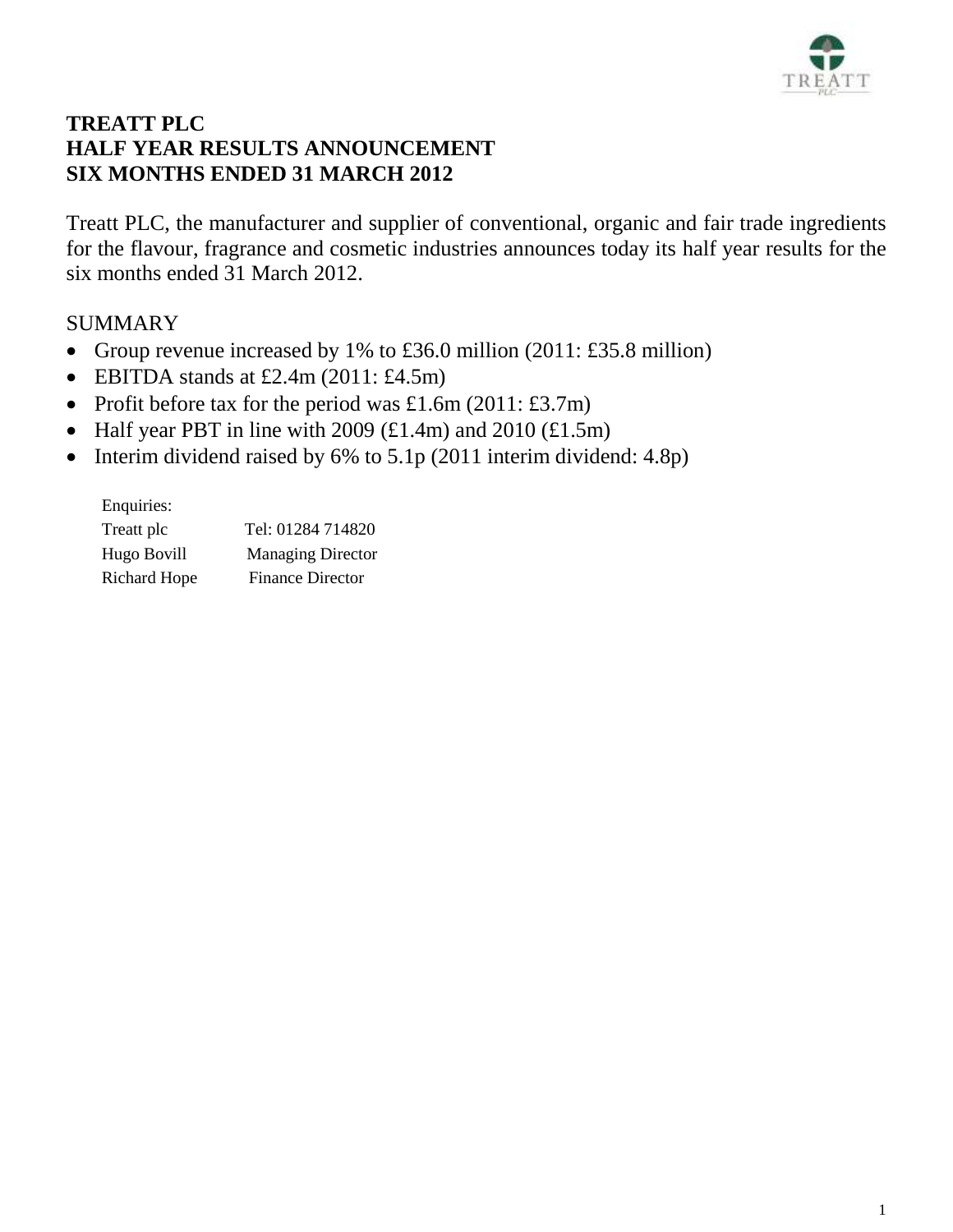

# **CHAIRMAN'S STATEMENT**

## **"Group half year turnover up 1%, profits down but remain higher than in either 2009 or 2010"**

The first six months of the year saw Group revenue increasing by 1% to £36.0m (2011: £35.8m). In the absence of the prior year windfall orange oil stock profits, profit before tax was £1.6m (2011: £3.7m). This compares with half year profit before tax in 2009 and 2010 of £1.4m and £1.5m respectively. EBITDA stands at £2.4m (2011: £4.5m) and earnings per share 10.1 pence per share  $(2011: 25.7)$  pence per share).

Following a strong performance in 2011, Treatt USA continues to perform well across its entire product portfolio. Earthoil, the Group's natural cosmetics ingredient division specialising in organic and fair trade, has had a solid first six months and continues to grow at a steady pace, albeit from a small base. As previously reported, the Group's UK operating business, R.C. Treatt, was less busy in the first quarter of the financial year with some customers de-stocking on an even bigger scale than that which occurred in 2009; however, as anticipated, business began to recover in Q2 and has much improved.

During the half year, the prices of many products fell. For instance, orange oil, the Group's largest raw material, peaked in early 2011 at over \$10/kg, and remained at historically very high levels for most of 2011 although volumes were considerably reduced. During the first six months of this financial year, the price of orange oil began to fall sharply and is now below \$4/kg. The Group takes a long term, managed risk approach, to managing such falls, balancing inventory to ensure the needs of existing customers can be serviced and that stock losses are minimised.

The Board has consequently declared an increase in the interim dividend of 6% to 5.1 pence per share (2011: 4.8 pence per share) which will be payable on 19 October 2012 to all shareholders on the register at close of business on 14 September 2012.

## **Final Salary Pension Scheme**

The UK final salary pension scheme, which was closed to new entrants in 2001 and with final salaries having been capped at 2003 levels in real terms, had an accounting deficit at the start of the financial year of £0.6m, net of deferred tax, which had increased to £1.5m at the balance sheet date. Following consultation with members of the final salary scheme, all members have agreed that the scheme will not be subject to any further accruals after 31 December 2012 and instead the members are being offered membership of the Company's defined contribution pension plan with effect from 1 January 2013. The effect of this change has not been taken into account as at the balance sheet date as the consultation with members had not been concluded at that time.

## **Risks and uncertainties**

Group risk is regularly reviewed at Board level to ensure that risk management is being implemented and monitored effectively, details of which can be found in note 8.

## **Going concern**

In determining whether the Group's half year condensed consolidated financial statements can be prepared on a going concern basis, the Directors considered the Group's business activities, together with the factors likely to affect its future development, performance and position. The review also included the financial position of the Group, its cash flows, and borrowing facilities. The key factors considered by the Directors were:

- the implications of the challenging economic environment and future uncertainties on the Group's revenues and profits by undertaking forecasts and projections on a regular basis;
- the impact of the competitive environment within which the Group's businesses operate;
- the potential actions that could be taken in the event that revenues are worse than expected, to ensure that operating profit and cash flows are protected;
- the Group's access to overdraft facilities and committed bank facilities to meet day-to-day working capital requirements. Since the period end all the Group's banking facilities have been renewed, with £3.25m of existing facilities being transferred from a one year committed to a three year revolving credit facility.

As at the date of this report, the Directors have a reasonable expectation that the Group has adequate resources to continue in business for the foreseeable future. Accordingly, the half year results have been prepared on the going concern basis.

#### **Prospects**

The improvement in the Group's performance has continued into Q3 with order book levels increasing across the Group. The Board, therefore, now believes that results in the second half of the year will result in its expectations for the full financial year ended 30 September 2012 being exceeded, particularly now that raw material ingredient market prices have begun to stabilise.

Tim Jones Chairman 18 May 2012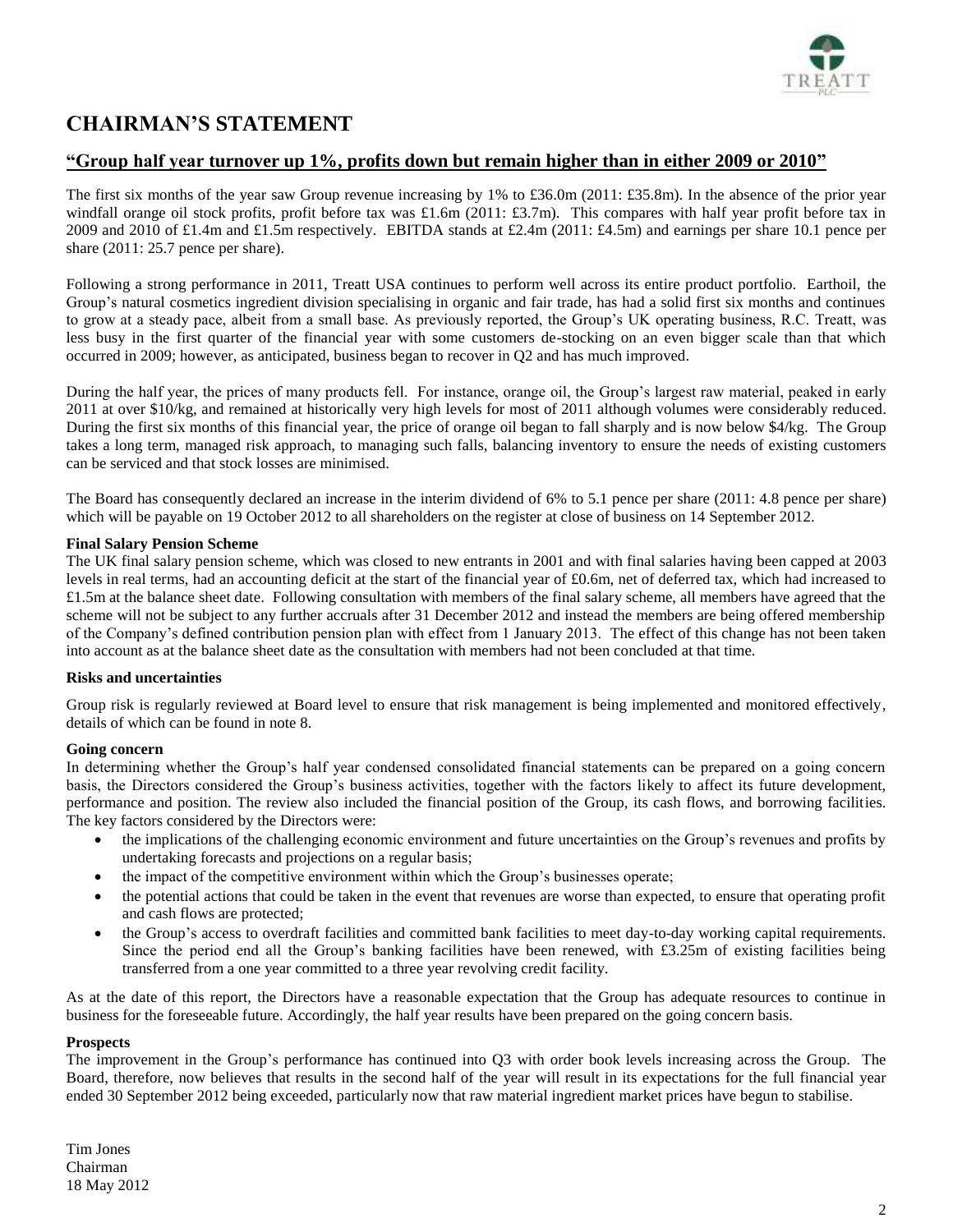

## **TREATT PLC UNAUDITED HALF YEAR RESULTS For the six months ended 31 March 2012**

# **CONDENSED GROUP INCOME STATEMENT**

|                                                      | Six months ended |                      |                              | Year ended                 |  |
|------------------------------------------------------|------------------|----------------------|------------------------------|----------------------------|--|
|                                                      |                  | 31 March             | 31 March                     | 30 September               |  |
|                                                      |                  | 2012                 | 2011                         | 2011                       |  |
|                                                      | <b>Notes</b>     | (Unaudited)<br>£'000 | (Unaudited)<br>$\pounds 000$ | (Audited)<br>$\pounds 000$ |  |
| <b>Revenue</b>                                       | $\mathfrak{Z}$   | 36,026               | 35,799                       | 74,518                     |  |
| Cost of sales                                        |                  | (28, 835)            | (26, 630)                    | (56,700)                   |  |
| Gross profit                                         |                  | 7,191                | 9,169                        | 17,818                     |  |
| Administrative expenses                              |                  | (5,536)              | (5,282)                      | (10, 694)                  |  |
| Operating profit before foreign exchange gain/(loss) |                  | 1,655                | 3,887                        | 7,124                      |  |
| Foreign exchange gain/(loss)                         |                  | 171                  | 44                           | (260)                      |  |
| Operating profit after foreign exchange gain/(loss)  |                  | 1,826                | 3,931                        | 6,864                      |  |
| Finance revenue                                      |                  | 60                   | 43                           | 88                         |  |
| Finance costs                                        |                  | (330)                | (254)                        | (580)                      |  |
| <b>Profit before taxation</b>                        |                  | 1,556                | 3,720                        | 6,372                      |  |
| Taxation                                             | $\overline{4}$   | (523)                | (1,088)                      | (2,017)                    |  |
| Profit for the period                                |                  | 1,033                | 2,632                        | 4,355                      |  |
| Attributable to:                                     |                  |                      |                              |                            |  |
| Owners of the Parent Company                         |                  | 1,033                | 2,625                        | 4,348                      |  |
| Non-controlling interests                            |                  |                      | 7                            | $\overline{7}$             |  |
|                                                      |                  | 1,033                | 2,632                        | 4,355                      |  |
| Earnings per share                                   |                  |                      |                              |                            |  |
| - Basic                                              | 5                | 10.1 <sub>p</sub>    | 25.7p                        | 42.5p                      |  |
| - Diluted                                            | 5                | 10.1 <sub>p</sub>    | 25.6p                        | 42.3p                      |  |

All amounts relate to continuing operations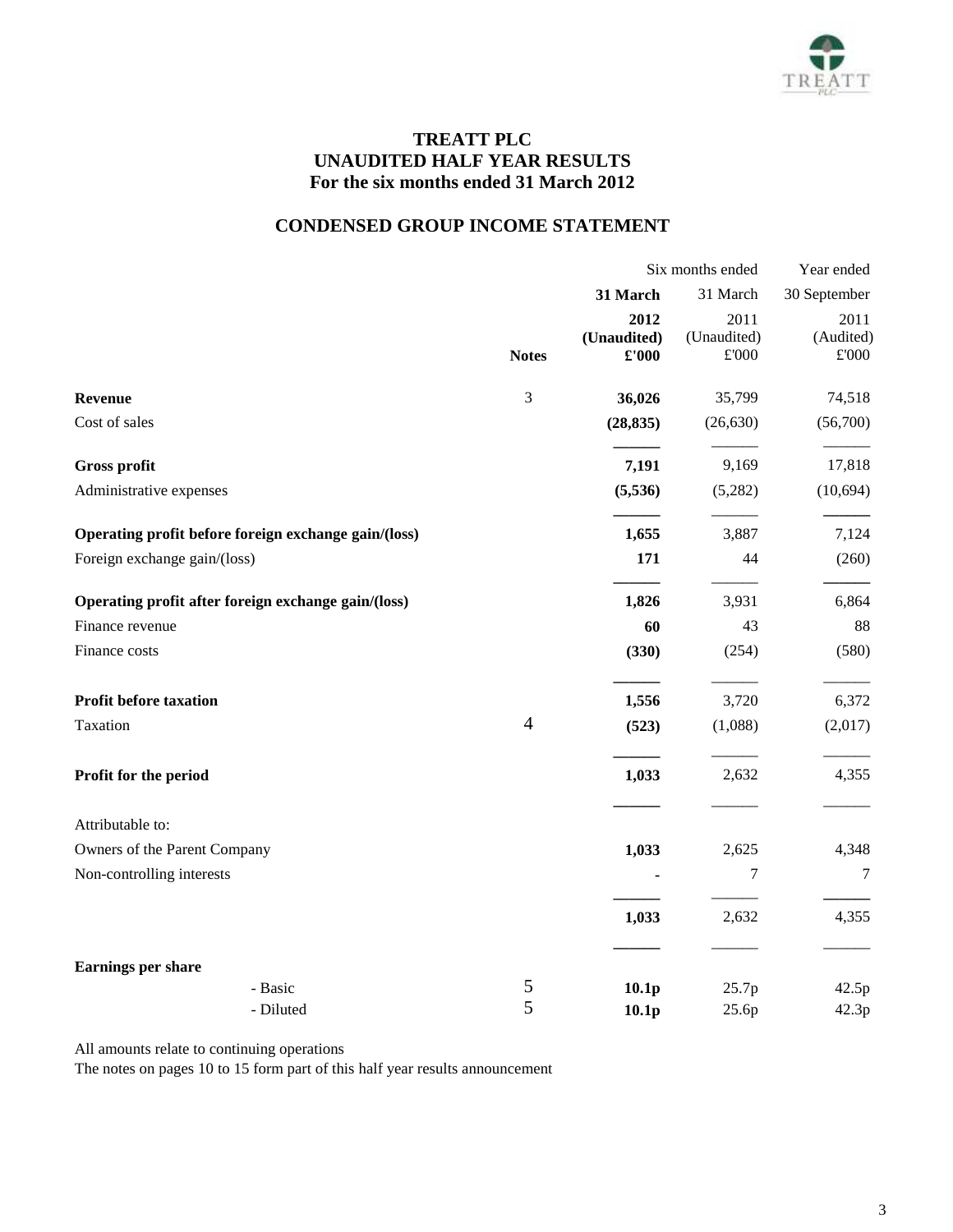

# **CONDENSED GROUP STATEMENT OF COMPREHENSIVE INCOME**

|                                                                      | Six months ended |               | Year ended    |  |
|----------------------------------------------------------------------|------------------|---------------|---------------|--|
|                                                                      | 31 March         | 31 March      | 30 September  |  |
|                                                                      | 2012             | 2011          | 2011          |  |
|                                                                      | (Unaudited)      | (Unaudited)   | (Audited)     |  |
|                                                                      | £'000            | $\pounds 000$ | $\pounds 000$ |  |
| Profit for the period                                                | 1,033            | 2,632         | 4,355         |  |
| Other comprehensive income/(expense):                                |                  |               |               |  |
| Currency translation differences on foreign currency net investments | (187)            | (154)         | 94            |  |
| Current taxation on foreign currency translation differences         | 3                | (3)           | (4)           |  |
| Deferred taxation on foreign currency translation differences        | (7)              | 3             | 7             |  |
| Fair value movement on cash flow hedge                               | 81               |               | (864)         |  |
| Deferred taxation on fair value movement                             | (27)             |               | 207           |  |
| Actuarial (loss)/gain on defined benefit pension scheme              | (1,260)          | 1,090         | 599           |  |
| Deferred tax on actuarial gain or loss                               | 290              | (251)         | (144)         |  |
| Other comprehensive income for the period                            | (1,107)          | 685           | (105)         |  |
| Total comprehensive income for the period                            | (74)             | 3,317         | 4,250         |  |
| Attributable to:                                                     |                  |               |               |  |
| Owners of the Parent Company                                         | (74)             | 3,310         | 4,243         |  |
| Non-controlling interests                                            |                  | 7             | 7             |  |
|                                                                      | (74)             | 3,317         | 4,250         |  |
|                                                                      |                  |               |               |  |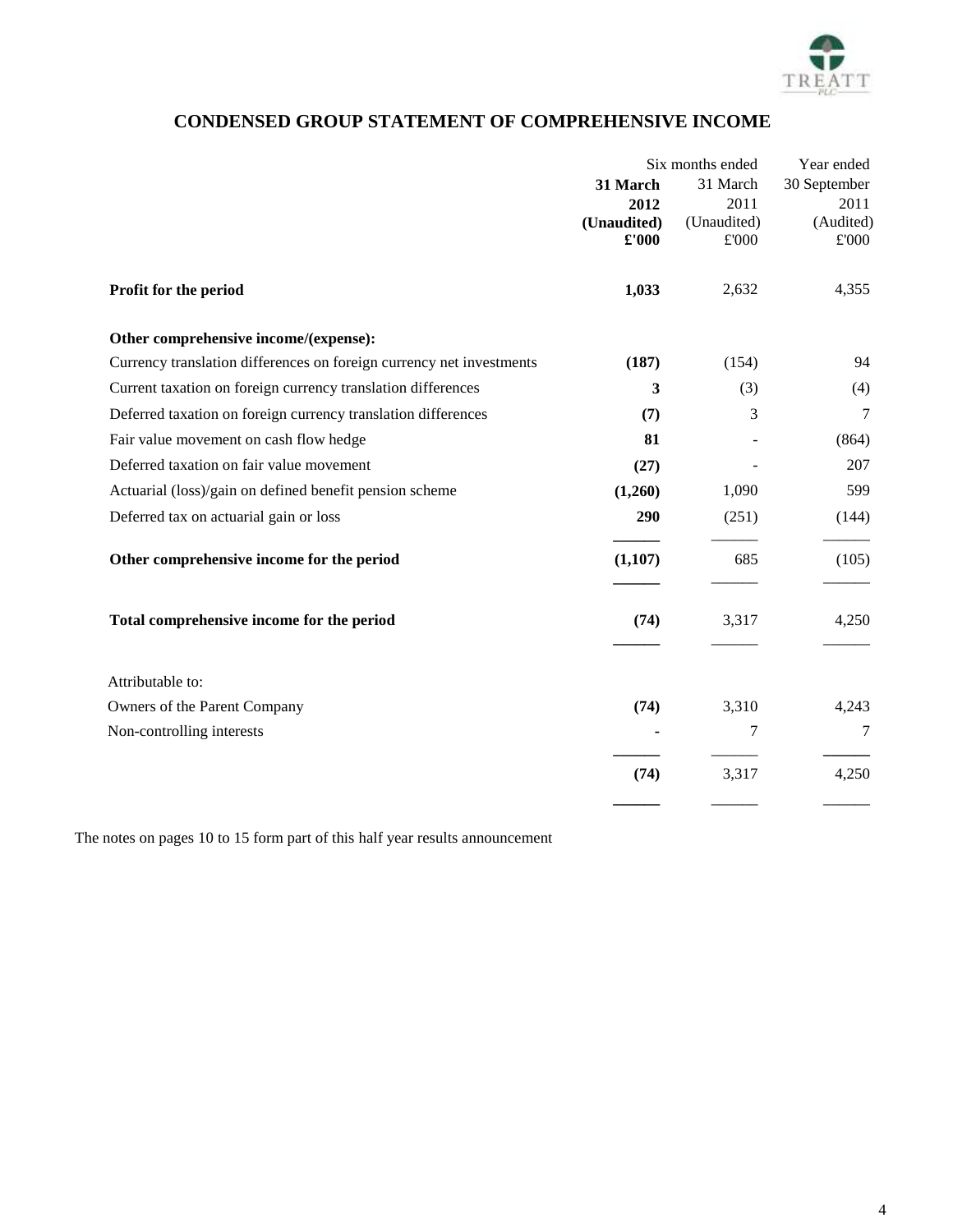

## **CONDENSED GROUP STATEMENT OF CHANGES IN EQUITY**

|                                                                |                          |                              | Own                      |                |                          |                |              |                              |              |
|----------------------------------------------------------------|--------------------------|------------------------------|--------------------------|----------------|--------------------------|----------------|--------------|------------------------------|--------------|
|                                                                |                          |                              | shares                   |                |                          |                |              |                              |              |
|                                                                | Share                    | Share                        | in<br>share              | Hedging        | Foreign<br>exchange      | Retained       |              | Non-<br>controlling          | <b>Total</b> |
|                                                                | capital                  | premium                      | trust                    | reserve        | reserve                  | earnings       | <b>Total</b> | interests                    | equity       |
|                                                                | $\pounds$ '000           | £'000                        | $\pounds 000$            | $\pounds 000$  | $\pounds 000$            | $\pounds 000$  | £'000        | $\pounds 000$                | £'000        |
| 1 October 2010                                                 | 1,048                    | 2,757                        | (602)                    |                | 880                      | 18,435         | 22,518       |                              | 22,518       |
|                                                                |                          | $\qquad \qquad \blacksquare$ |                          |                |                          | 2,625          | 2,625        | $\tau$                       | 2,632        |
| Net profit for the period                                      | $\overline{\phantom{a}}$ |                              | $\overline{\phantom{a}}$ | $\blacksquare$ | $\blacksquare$           |                |              |                              |              |
| Other comprehensive income/(expense):                          |                          |                              |                          |                |                          |                |              |                              |              |
| Exchange differences net of tax                                |                          |                              |                          |                | (154)                    |                | (154)        |                              | (154)        |
| Actuarial gain on defined benefit<br>pension scheme net of tax |                          |                              |                          |                |                          | 839            | 839          |                              | 839          |
| Total comprehensive                                            |                          |                              |                          |                |                          |                |              |                              |              |
| income/(expense)                                               |                          |                              |                          |                | (154)                    | 3,464          | 3,310        | 7                            | 3,317        |
| Transactions with owners:                                      |                          |                              |                          |                |                          |                |              |                              |              |
| Dividends                                                      |                          |                              |                          |                |                          | (1,330)        | (1,330)      |                              | (1, 330)     |
|                                                                |                          |                              |                          |                |                          | 10             |              |                              |              |
| Share-based payments<br>Movement in own shares in              |                          |                              |                          |                |                          |                | 10           |                              | 10           |
| share trust                                                    |                          |                              | 20                       |                |                          |                | 20           |                              | 20           |
| Purchase of shares from non-                                   |                          |                              |                          |                |                          |                |              |                              |              |
| controlling interest                                           |                          |                              |                          |                |                          |                |              | (7)                          | (7)          |
| 1 April 2011                                                   | 1,048                    | 2,757                        | (582)                    | $\blacksquare$ | 726                      | 20,579         | 24,528       |                              | 24,528       |
|                                                                |                          |                              |                          |                |                          |                |              | $\qquad \qquad \blacksquare$ |              |
| Net profit for the period                                      | $\bar{\phantom{a}}$      | $\blacksquare$               | $\Box$                   | $\blacksquare$ | $\overline{\phantom{a}}$ | 1,723          | 1,723        | $\overline{\phantom{a}}$     | 1,723        |
| Other comprehensive income/(expense):                          |                          |                              |                          |                |                          |                |              |                              |              |
| Exchange differences net of tax                                |                          |                              |                          |                | 248                      | 3              | 251          |                              | 251          |
| Fair value movement on cash                                    |                          |                              |                          |                |                          |                |              |                              |              |
| flow hedge                                                     |                          |                              |                          | (864)          |                          | 207            | (657)        |                              | (657)        |
| Actuarial loss on defined benefit<br>pension scheme net of tax |                          |                              |                          |                |                          | (384)          | (384)        |                              |              |
| Total comprehensive                                            |                          |                              |                          |                | $\overline{\phantom{a}}$ |                |              | $\overline{\phantom{a}}$     | (384)        |
| (expense)/income                                               |                          |                              |                          | (864)          | 248                      | 1,549          | 933          |                              | 933          |
| Transactions with owners:                                      |                          |                              |                          |                |                          |                |              |                              |              |
|                                                                |                          |                              |                          |                |                          | 10             | 10           |                              | 10           |
| Share-based payments<br>Movement in own shares in              |                          |                              |                          |                |                          |                |              |                              |              |
| share trust                                                    |                          |                              | 97                       |                |                          |                | 97           |                              | 97           |
| Loss on release of shares in                                   |                          |                              |                          |                |                          |                |              |                              |              |
| share trust                                                    |                          |                              |                          |                |                          | (17)           | (17)         |                              | (17)         |
| 1 October 2011                                                 | 1,048                    | 2,757                        | (485)                    | (864)          | 974                      | 22,121         | 25,551       |                              | 25,551       |
|                                                                |                          |                              |                          |                |                          |                |              |                              |              |
| Net profit for the period                                      | $\blacksquare$           |                              |                          | $\blacksquare$ | ÷,                       | 1,033          | 1,033        | $\overline{\phantom{a}}$     | 1,033        |
| Other comprehensive income/(expense):                          |                          |                              |                          |                |                          |                |              |                              |              |
| Exchange differences net of tax                                |                          |                              |                          |                | (187)                    | (4)            | (191)        |                              | (191)        |
| Fair value movement on cash                                    |                          |                              |                          |                |                          |                |              |                              |              |
| flow hedge                                                     |                          |                              |                          | 81             | ÷                        | (27)           | 54           | $\overline{\phantom{a}}$     | 54           |
| Actuarial loss on defined benefit<br>pension scheme net of tax |                          |                              |                          |                |                          | (970)          | (970)        | $\overline{\phantom{a}}$     | (970)        |
| Total comprehensive                                            |                          |                              |                          |                |                          |                |              |                              |              |
| income/(expense)                                               |                          |                              |                          | 81             | (187)                    | 32             | (74)         |                              | (74)         |
| Transactions with owners:                                      |                          |                              |                          |                |                          |                |              |                              |              |
| <b>Dividends</b>                                               |                          |                              |                          |                |                          |                | (1, 490)     |                              |              |
|                                                                |                          |                              |                          |                |                          | (1,490)        |              |                              | (1, 490)     |
| Share-based payments                                           |                          |                              |                          |                |                          | 12             | 12           |                              | 12           |
| Movement in own shares in<br>share trust                       |                          |                              | (385)                    |                |                          | $\overline{a}$ | (385)        |                              | (385)        |
| Gain on release of shares                                      |                          |                              |                          |                |                          |                |              | $\overline{\phantom{a}}$     |              |
| in share trust                                                 |                          |                              |                          |                |                          |                | 1            |                              | 1            |
|                                                                |                          |                              |                          |                |                          |                |              |                              |              |
| 31 March 2012                                                  | 1,048                    | 2,757                        | (870)                    | (783)          | 787                      | 20,676         | 23,615       | $\blacksquare$               | 23,615       |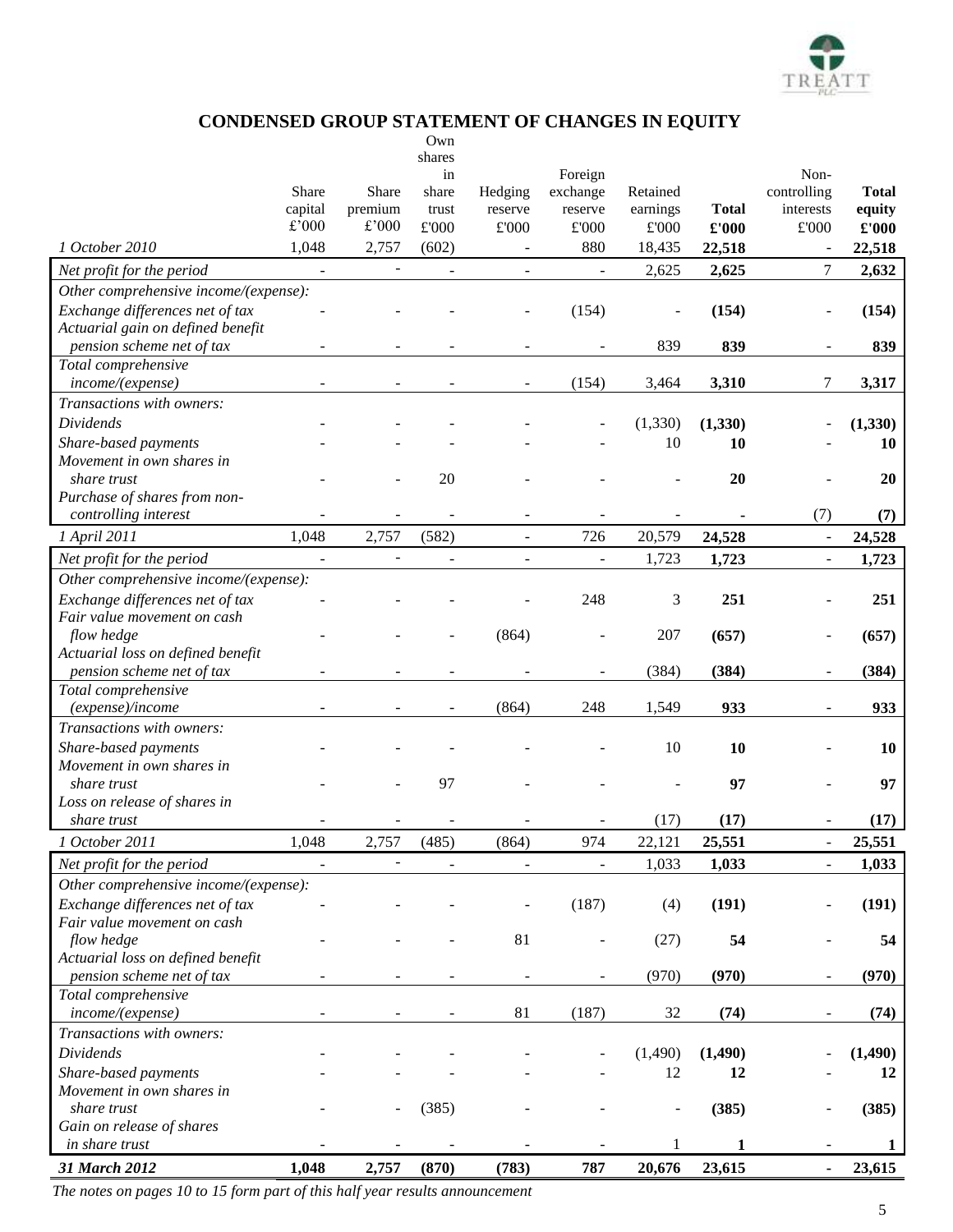

# **CONDENSED GROUP BALANCE SHEET**

|                                  | As at          |               | As at        |
|----------------------------------|----------------|---------------|--------------|
|                                  | 31 March       | As at         | 30 September |
|                                  | 2012           | 31 March 2011 | 2011         |
|                                  | (Unaudited)    | (Unaudited)   | (Audited)    |
|                                  | $\pounds$ '000 | £'000         | £'000        |
| <b>ASSETS</b>                    |                |               |              |
| <b>Non-current assets</b>        |                |               |              |
| Goodwill                         | 1,192          | 1,057         | 1,192        |
| Other intangible assets          | 765            | 338           | 742          |
| Property, plant and equipment    | 11,213         | 10,091        | 10,120       |
| Deferred tax assets              | 447            | 101           | 271          |
| Trade and other receivables      | 586            | 586           | 586          |
|                                  |                |               |              |
|                                  | 14,203         | 12,173        | 12,911       |
| <b>Current assets</b>            |                |               |              |
| Inventories                      | 19,961         | 20,569        | 20,338       |
| Trade and other receivables      | 14,246         | 15,207        | 11,854       |
| Current tax assets               | 8              |               | 121          |
| Cash and cash equivalents        | 3,572          | 951           | 3,534        |
|                                  | 37,787         | 36,727        | 35,847       |
|                                  |                |               |              |
|                                  |                |               |              |
| <b>Total assets</b>              | 51,990         | 48,900        | 48,758       |
| <b>LIABILITIES</b>               |                |               |              |
| <b>Current liabilities</b>       |                |               |              |
| <b>Borrowings</b>                | (6,601)        | (5,513)       | (3,922)      |
| Provisions                       |                | (30)          | (79)         |
| Trade and other payables         | (9,374)        | (9, 552)      | (8,363)      |
| Current tax liabilities          | (110)          | (540)         | (228)        |
|                                  | (16,085)       | (15, 635)     | (12, 592)    |
|                                  |                |               |              |
| Net current assets               | 21,702         | 21,092        | 23,255       |
|                                  |                |               |              |
| <b>Non-current liabilities</b>   |                |               |              |
| Deferred tax liabilities         | (520)          | (430)         | (532)        |
| <b>Borrowings</b>                | (8,272)        | (7,224)       | (7,606)      |
| Trade and other payables         | (135)          |               | (135)        |
| Post-employment benefits         | (1,905)        | (408)         | (803)        |
| Derivative financial instruments | (783)          |               | (864)        |
| Redeemable loan notes payable    | (675)          | (675)         | (675)        |
|                                  | (12,290)       | (8,737)       | (10,615)     |
| <b>Total liabilities</b>         | (28, 375)      | (24, 372)     | (23,207)     |
| Net assets                       | 23,615         | 24,528        | 25,551       |
|                                  |                |               |              |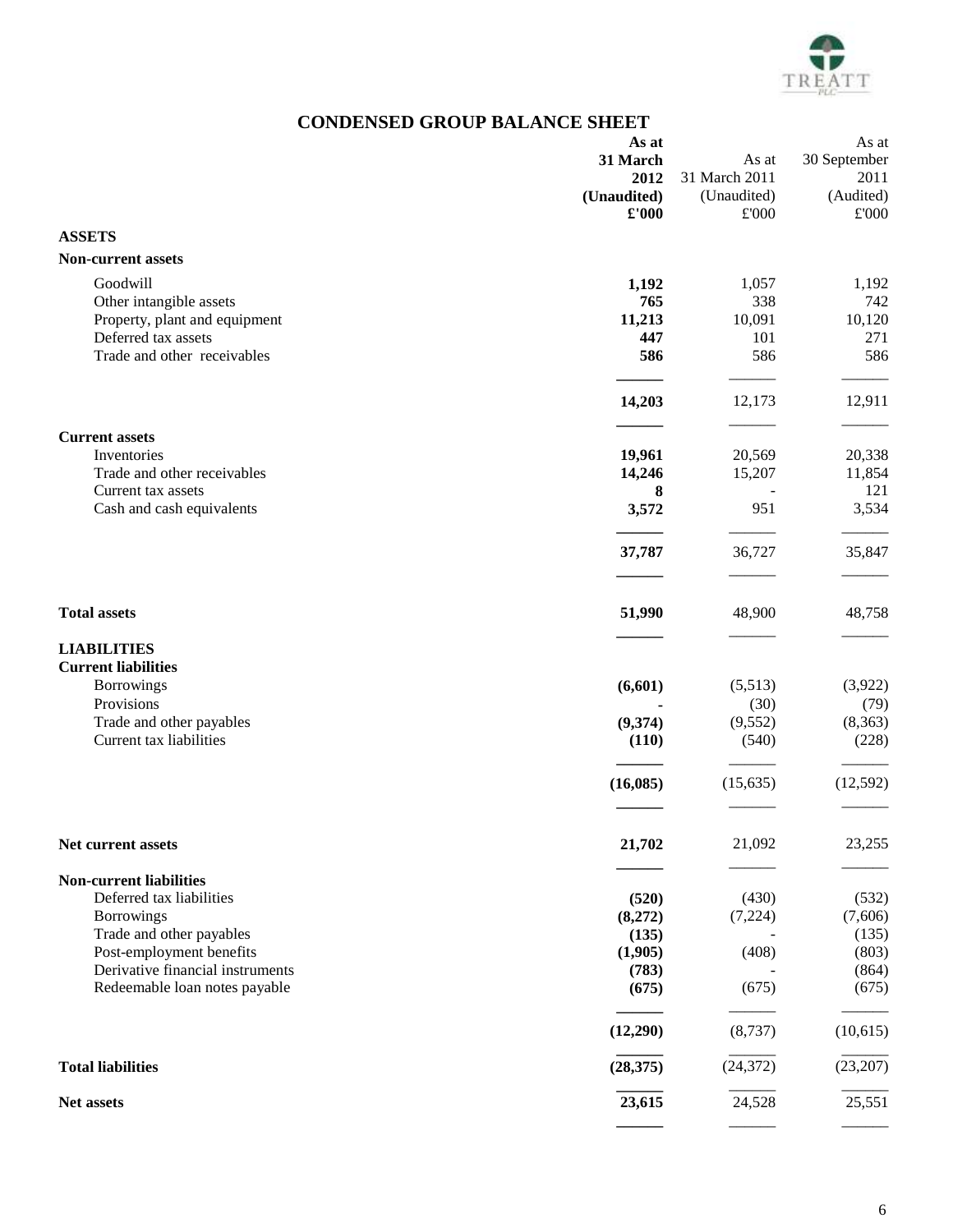

# **CONDENSED GROUP BALANCE SHEET (continued)**

|                                                                  | As at          | As at       | As at        |
|------------------------------------------------------------------|----------------|-------------|--------------|
|                                                                  | 31 March       | 31 March    | 30 September |
|                                                                  | 2012           | 2011        | 2011         |
|                                                                  | (Unaudited)    | (Unaudited) | (Audited)    |
|                                                                  | $\pounds$ '000 | £'000       | £'000        |
| <b>EQUITY</b>                                                    |                |             |              |
| Share capital                                                    | 1,048          | 1.048       | 1,048        |
| Share premium account                                            | 2,757          | 2,757       | 2,757        |
| Own shares in share trust                                        | (870)          | (582)       | (485)        |
| Hedging reserve                                                  | (783)          |             | (864)        |
| Foreign exchange reserve                                         | 787            | 726         | 974          |
| Retained earnings                                                | 20,676         | 20,579      | 22,121       |
| <b>Total equity attributable to owners of the Parent Company</b> | 23,615         | 24,528      | 25,551       |
|                                                                  |                |             |              |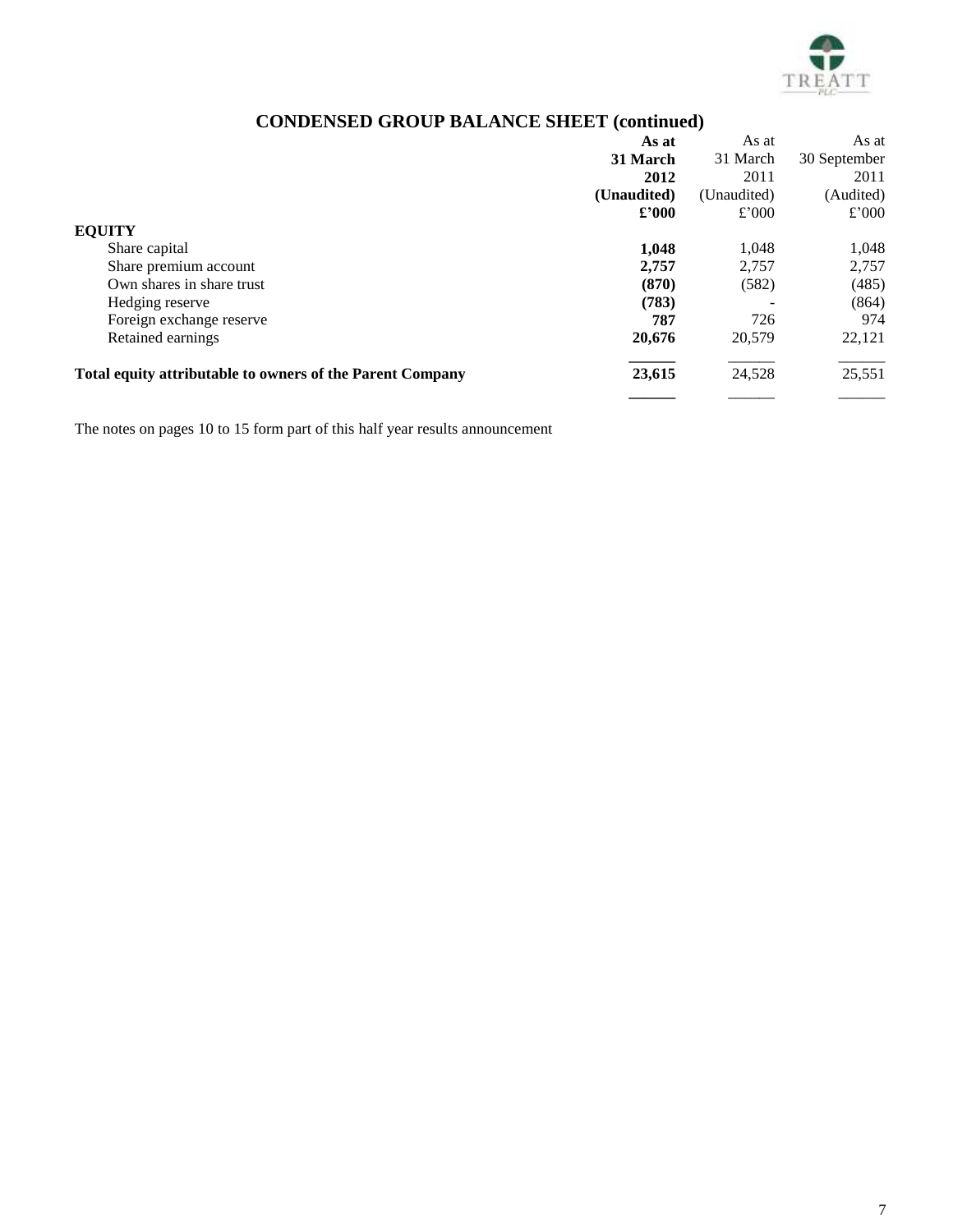

# **CONDENSED GROUP STATEMENT OF CASH FLOWS**

|                                                            | Six months ended |                | Year ended   |
|------------------------------------------------------------|------------------|----------------|--------------|
|                                                            | 31 March         | 31 March       | 30 September |
|                                                            | 2012             | 2011           | 2011         |
|                                                            | (Unaudited)      | (Unaudited)    | (Audited)    |
|                                                            | £'000            | $\pounds 000$  | £'000        |
| <b>Cash flow from operating activities</b>                 |                  |                |              |
| Profit before taxation                                     | 1,556            | 3,720          | 6,372        |
| Adjusted for:                                              |                  |                |              |
| Foreign exchange (loss)/gain                               | (150)            | (89)           | 111          |
| Depreciation of property, plant and equipment              | 515              | 490            | 1,043        |
| Amortisation of intangible assets                          | 76               | 52             | 125          |
| (Profit)/Loss on disposal of property, plant and equipment | (1)              | $\overline{2}$ | 8            |
| Net interest payable                                       | 292              | 227            | 527          |
| Share-based payments                                       | 12               | 10             | 20           |
| Decrease in post-employment benefit obligation             | (159)            | (97)           | (194)        |
|                                                            | 2,141            | 4,315          | 8,012        |
| Changes in working capital:                                |                  |                |              |
| Decrease/(increase) in inventories                         | 377              | (394)          | (164)        |
| (Increase)/decrease in trade and other receivables         | (2, 392)         | (2,704)        | 649          |
| Increase/(decrease) in trade and other payables            | 931              | 954            | (185)        |
| Cash flow from operations                                  | 1,057            | 2,171          | 8,312        |
| Taxation paid                                              | (457)            | (885)          | (1,998)      |
| Net cash from operating activities                         | 600              | 1,286          | 6,314        |
|                                                            |                  |                |              |
| <b>Cash flow from investing activities</b>                 |                  |                |              |
| Disposal or acquisition of investments in subsidiaries     | (1)              | (13)           | (14)         |
| Purchase of property, plant and equipment                  | (1,686)          | (410)          | (1,265)      |
| Purchase of intangible assets                              | (99)             | (140)          | (275)        |
| Interest received                                          | 38               | 27             | 53           |
|                                                            | (1,748)          | (536)          | (1,501)      |
|                                                            |                  |                |              |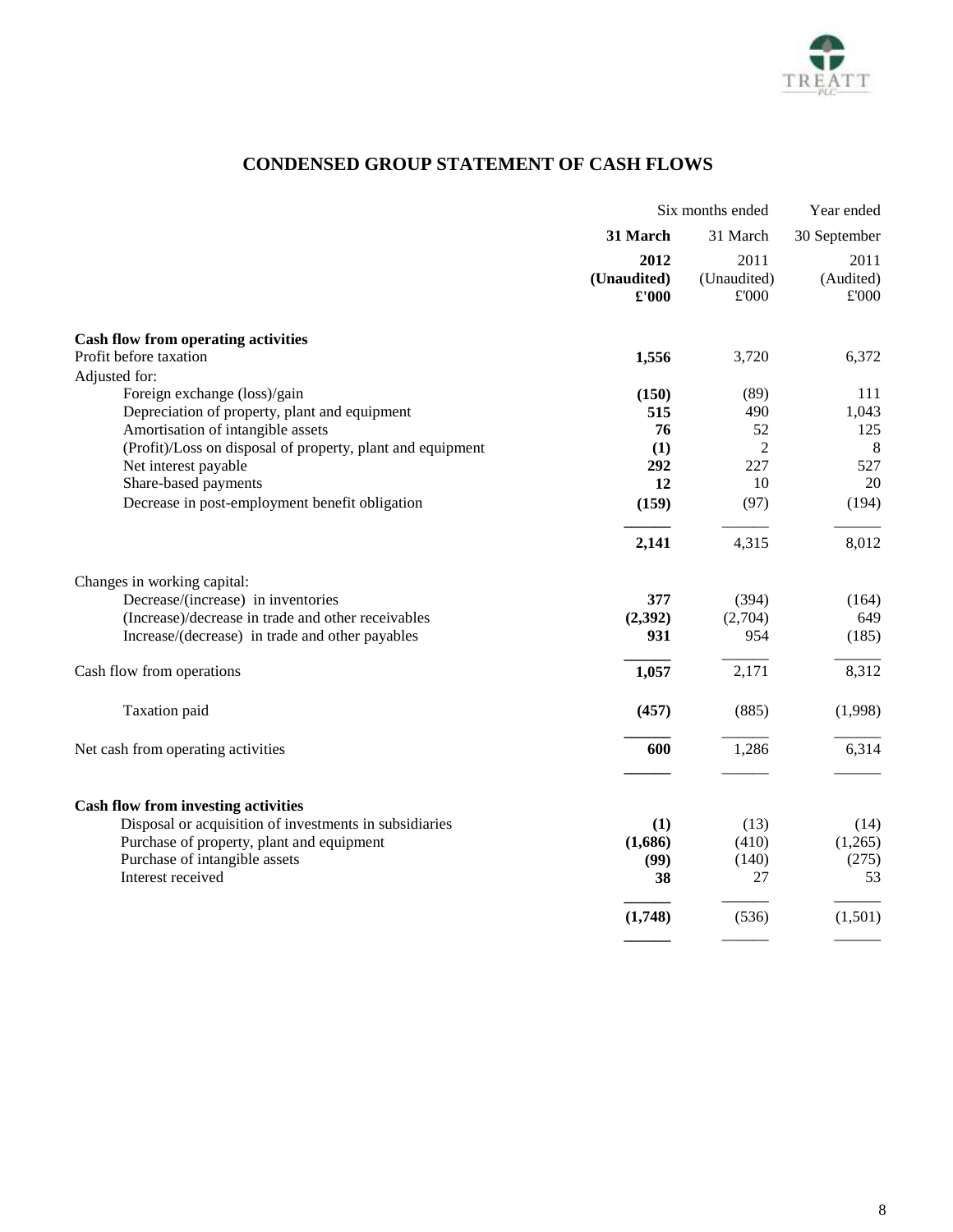

## **CONDENSED GROUP STATEMENT OF CASH FLOWS (continued)**

|                                                      | Six months ended |             | Year ended   |
|------------------------------------------------------|------------------|-------------|--------------|
|                                                      | 31 March         | 31 March    | 30 September |
|                                                      | 2012             | 2011        | 2011         |
|                                                      | (Unaudited)      | (Unaudited) | (Audited)    |
|                                                      | $\pounds 000$    | £'000       | £'000        |
| <b>Cash flow from financing activities</b>           |                  |             |              |
| Increase/(repayment) of bank loans                   | 921              | (93)        | 285          |
| Interest payable                                     | (330)            | (254)       | (580)        |
| Dividends paid                                       | (1, 485)         | (1, 330)    | (1, 330)     |
| Net (purchase)/sale of own shares by share trust     | (384)            | 20          | 100          |
|                                                      | (1,278)          | (1,657)     | (1,525)      |
| Net (decrease)/increase in cash and cash equivalents | (2, 426)         | (907)       | 3,288        |
| Cash and cash equivalents at beginning of period     | (178)            | (3,471)     | (3,471)      |
| Effect of foreign exchange rate changes              | (1)              | (25)        | 5            |
| Cash and cash equivalents at end of period           | (2,605)          | (4, 403)    | (178)        |
| Cash and cash equivalents comprise:                  |                  |             |              |
| Cash and cash equivalents                            | 3,572            | 951         | 3,534        |
| <b>Bank borrowings</b>                               | (6,177)          | (5,354)     | (3,712)      |
|                                                      | (2,605)          | (4, 403)    | (178)        |
|                                                      |                  |             |              |

The notes on pages [10](#page-9-0) to [15](#page-14-0) form part of this half year results announcement

#### **Responsibility statement**

We confirm that to the best of our knowledge:

(a) the half year results announcement for the six months ended 31 March 2012 'the announcement' has been prepared in accordance with IAS 34

(b) the announcement includes a fair review of the information required by DTR 4.2.7R (indication of important events during the first six months and description of principal risks and uncertainties for the remaining six months of the year)

(c) the announcement includes a fair review of the information required by DTR 4.2.8R (disclosure of related party transactions and changes therein).

By order of the Board

Financial Director R.A. Hope 18 May 2012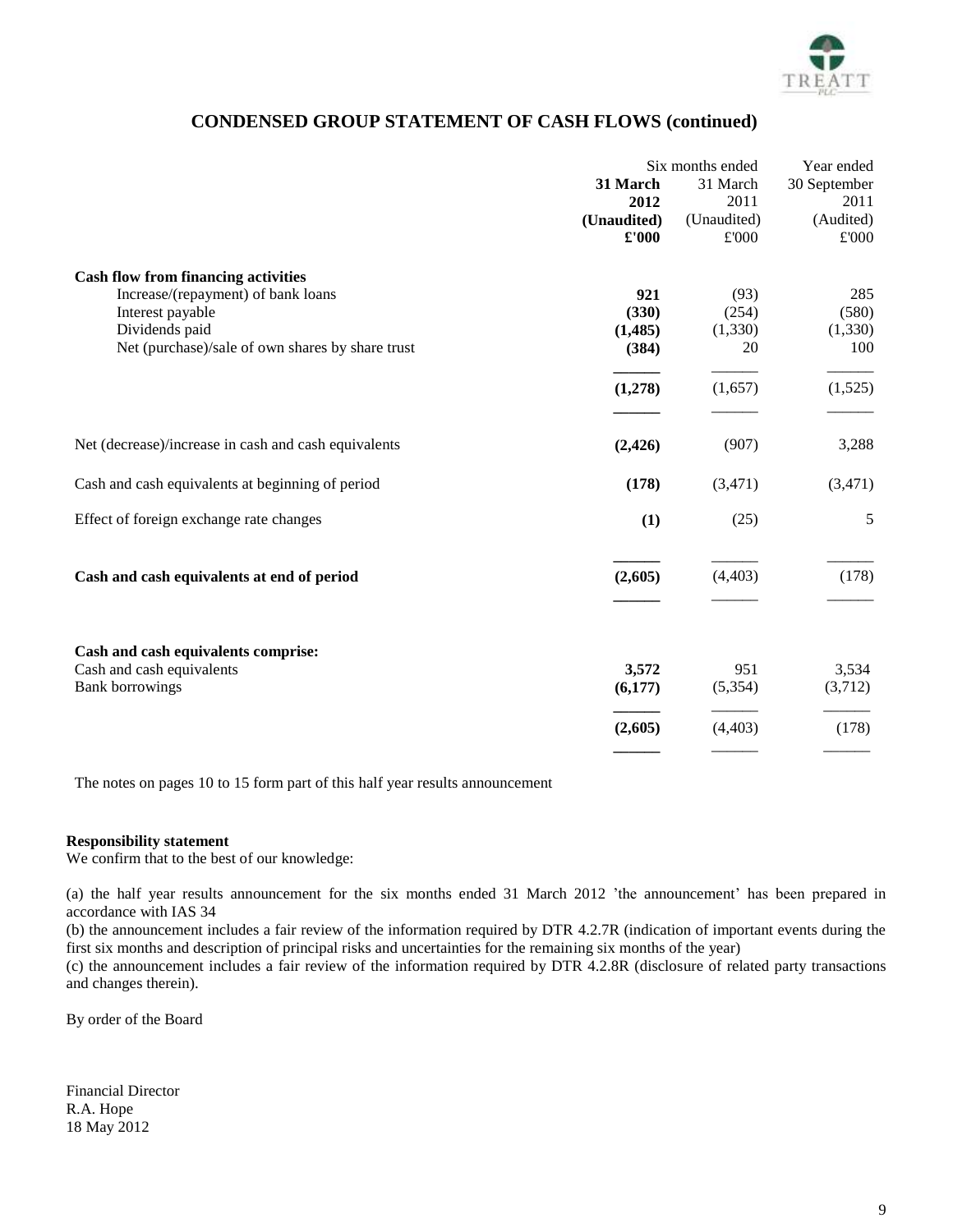

## **NOTES TO THE UNAUDITED HALF YEAR RESULTS ANNOUNCEMENT**

#### <span id="page-9-0"></span>**1. Basis of preparation**

The Group is required to prepare its half year results in accordance with accounting standards adopted for use in the European Union (International Financial Reporting Standards (IFRS)). The Group has adopted the reporting requirements of IAS 34 'Interim Financial Reporting'.

The consolidated half year results are prepared on the basis of all International Accounting Standards (IAS) and IFRS published by the International Accounting Standards Board (IASB) that are currently in issue. New interpretations may be issued by the International Financial Reporting Interpretations Committee (IFRIC) on existing standards and best practice continues to evolve. It is therefore possible that the accounting policies set out below may be updated by the time the Group prepares its full set of financial statements under IFRS for the year ending 30 September 2012.

The information relating to the six months ended 31 March 2012 and 31 March 2011 is unaudited and does not constitute statutory accounts. The statutory accounts for the year ended 30 September 2011 have been reported on by the company's auditors and delivered to the Registrar of Companies. The report of the auditors was unqualified, did not include a reference to any matters to which the auditors drew attention by way of emphasis without qualifying their report and did not contain a statement under section 498 of the Companies Act 2006. These half year results for the six months ended 31 March 2012 have neither been audited nor reviewed by the Group's auditors.

## **2. Accounting policies**

These half year results have been prepared on the basis of the same accounting policies and presentation set out in the Group's 30 September 2011annual report.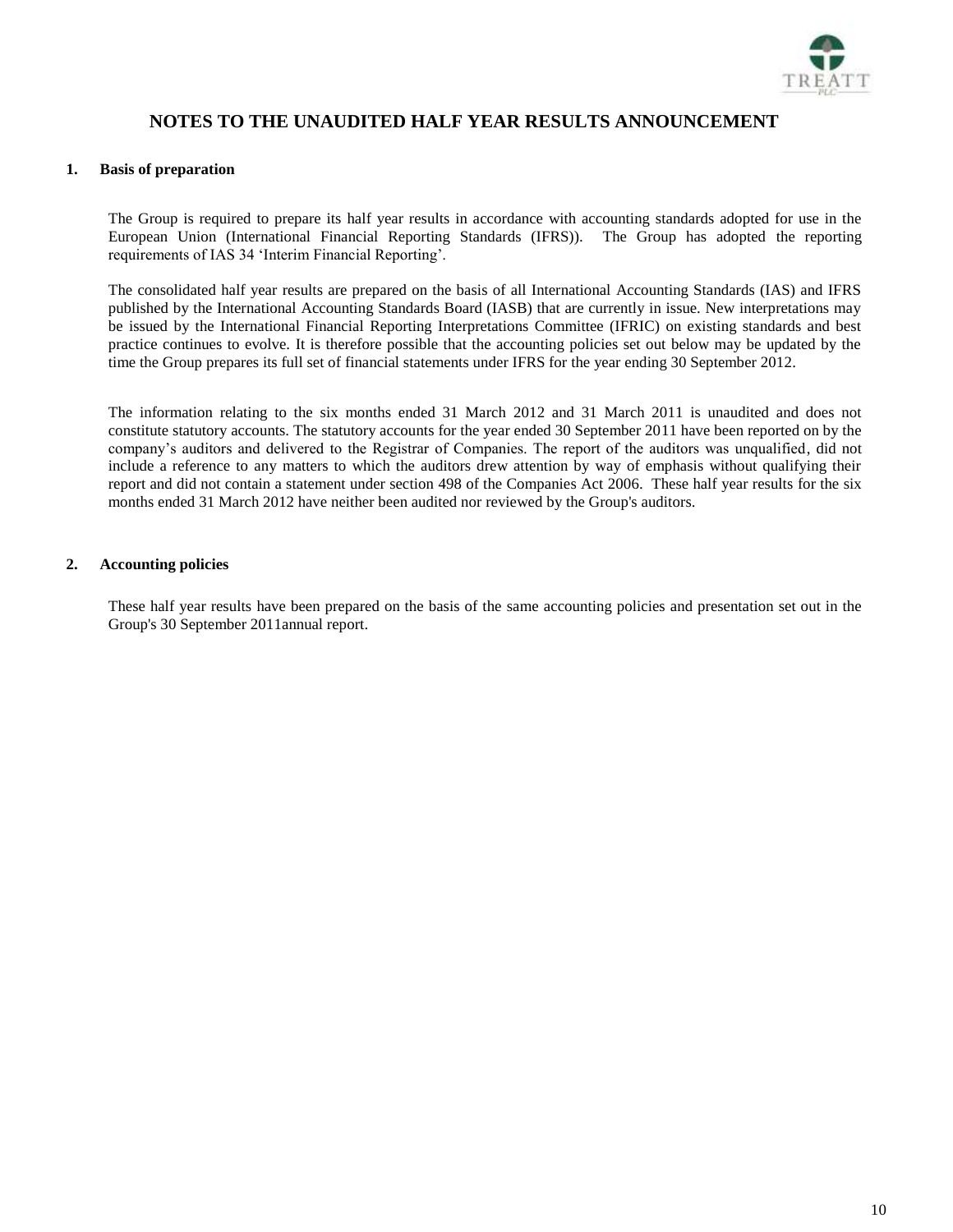

### <span id="page-10-0"></span>**3. Segmental information**

#### **(a) Business segments**

IFRS 8 requires operating segments to be identified on the basis of internal financial information reported to the Chief Operating Decision Maker (CODM). The Group's CODM is deemed to be the Managing Director who is primarily responsible for the allocation of resources to the segments and for assessing their performance. The disclosure in the Group accounts of segmental information is consistent with the information used by the CODM in order to assess profit performance from the Group's operations.

The Group has identified two operating segments as follows:

| <b>Segment</b>                      | Major product category                                                             |
|-------------------------------------|------------------------------------------------------------------------------------|
| Manufacturing                       | Distilled, extracted, and other manufactured essential and vegetable oils; natural |
|                                     | distillates.                                                                       |
| Aromatic chemicals & other products | Aroma and specialty chemicals, standardised essential oils, concretes, absolutes,  |
|                                     | oleoresins & isolates.                                                             |

These reportable segments were identified as they are managed separately as the products supplied, and the processes used in order to produce the products, differ.

A significant proportion of the Group's resources, assets and liabilities are shared by both business segments and therefore, necessarily, the segment net income, assets and liabilities shown below include apportionments in relation to each segment's contribution to Group profits. This is considered the most reasonable basis upon which to present business segmental information.

|                                                     |                                                                       |          |              |                |  |  | Six months ended 31 March 2012 |  |  |
|-----------------------------------------------------|-----------------------------------------------------------------------|----------|--------------|----------------|--|--|--------------------------------|--|--|
|                                                     | <b>Manufacturing</b><br>Un-allocated<br>Aroma<br>chemicals &<br>other |          | <b>Total</b> |                |  |  |                                |  |  |
|                                                     | £'000                                                                 | £'000    | £'000        | $\pounds$ '000 |  |  |                                |  |  |
| <b>Revenue</b>                                      | 18,686                                                                | 17,340   | ۰            | 36,026         |  |  |                                |  |  |
| <b>Segment profit</b>                               | 1,384                                                                 | 442      |              | 1,826          |  |  |                                |  |  |
| Net finance costs                                   |                                                                       |          | (270)        | (270)          |  |  |                                |  |  |
| <b>Profit before taxation</b>                       | 1,384                                                                 | 442      | (270)        | 1,556          |  |  |                                |  |  |
| Taxation                                            |                                                                       |          | (523)        | (523)          |  |  |                                |  |  |
| <b>Profit after taxation</b>                        | 1,384                                                                 | 442      | (793)        | 1,033          |  |  |                                |  |  |
| Segment assets                                      | 29,865                                                                | 22,125   |              | 51,990         |  |  |                                |  |  |
| Segment liabilities                                 | (12, 957)                                                             | (13,513) | (1,905)      | (28, 375)      |  |  |                                |  |  |
| Net segment assets                                  | 16,908                                                                | 8,612    | (1,905)      | 23,615         |  |  |                                |  |  |
| $\alpha$ $\alpha$ $\alpha$ $\alpha$<br>$\mathbf{P}$ | 1.522                                                                 | $\sim$   |              | 1.505          |  |  |                                |  |  |

| $\sim$<br>Segmen<br>canital<br>expenditure                          | AA<br>1.344 | $\sim$<br>20.              | $-70F$<br>1.702 |
|---------------------------------------------------------------------|-------------|----------------------------|-----------------|
| <b>Segmen</b><br>t depreciation<br>. amort<br>nca 1<br>tıon<br>ุดทศ | , , ,<br>ບບ | $\sim$ $\sim$ $\sim$<br>⊷≁ | EA1             |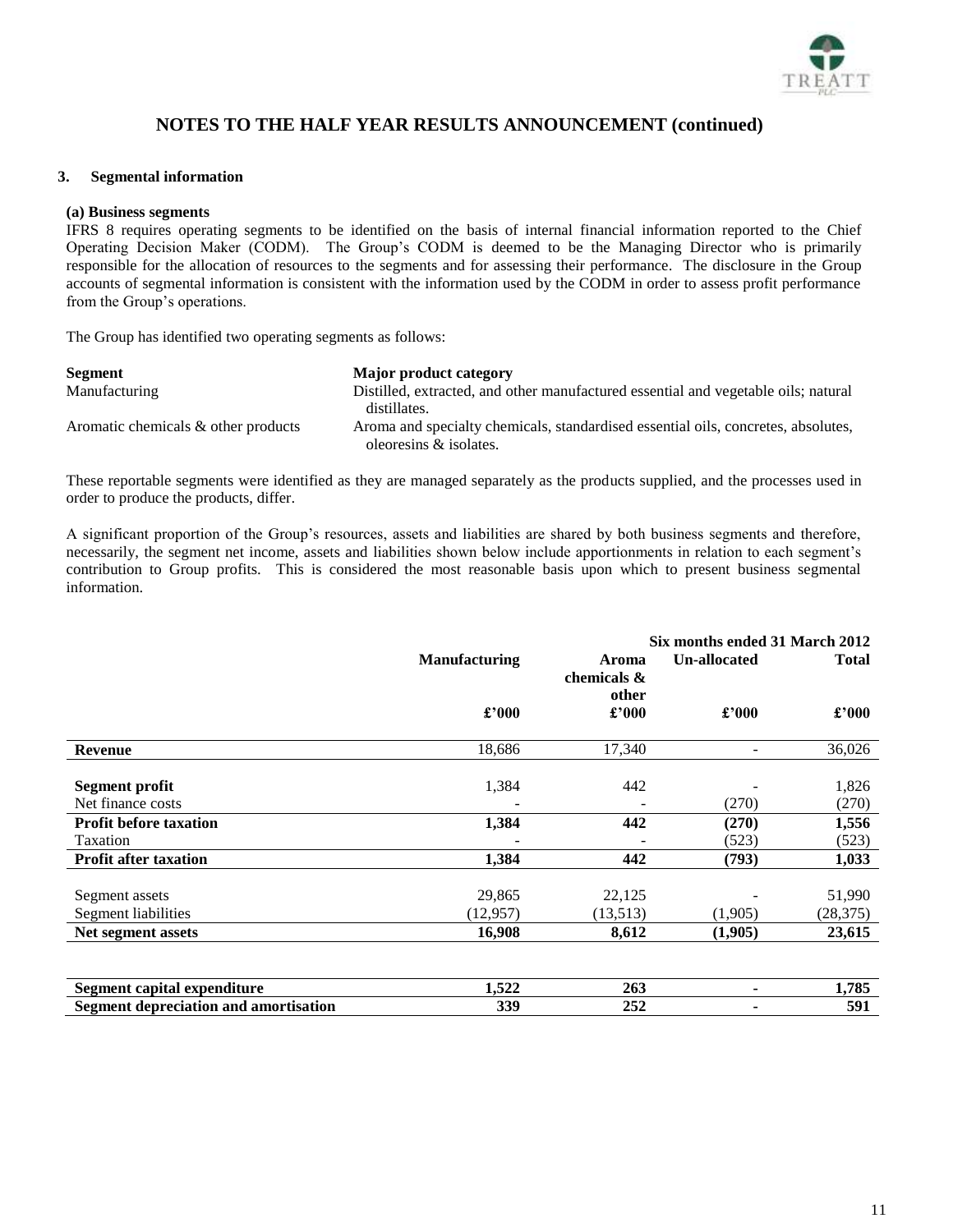

# [3](#page-10-0)**. Segmental information – (a) business segments (continued)**

|                               |                      |                               | Six months ended 31 March 2011 |                |  |  |
|-------------------------------|----------------------|-------------------------------|--------------------------------|----------------|--|--|
|                               | <b>Manufacturing</b> | Aroma<br>chemicals &<br>other |                                |                |  |  |
|                               | £'000                | £'000                         | £'000                          | $\pounds$ '000 |  |  |
| <b>Revenue</b>                | 18,181               | 17,618                        | $\overline{\phantom{0}}$       | 35,799         |  |  |
|                               |                      |                               |                                |                |  |  |
| Segment profit                | 2,744                | 1,187                         |                                | 3,931          |  |  |
| Net finance costs             |                      |                               | (211)                          | (211)          |  |  |
| <b>Profit before taxation</b> | 2,744                | 1,187                         | (211)                          | 3,720          |  |  |
| Taxation                      |                      |                               | (1,088)                        | (1,088)        |  |  |
| <b>Profit after taxation</b>  | 2,744                | 1,187                         | (1,299)                        | 2,632          |  |  |
|                               |                      |                               |                                |                |  |  |
| Segment assets                | 28,651               | 20,249                        |                                | 48,900         |  |  |
| Segment liabilities           | (11, 943)            | (12,021)                      | (408)                          | (24, 372)      |  |  |
| Net segment assets            | 16,708               | 8,228                         | (408)                          | 24,528         |  |  |
|                               |                      |                               |                                |                |  |  |

| comitol<br>$\sim$ - $\sim$<br>.<br>הה<br>້                | . . | --- | ---<br>ັບ    |
|-----------------------------------------------------------|-----|-----|--------------|
| <u>iamman</u><br>danraciat<br>$\sim$<br>иоп<br><b>DUE</b> | --  | 201 | - - -<br>J44 |

|                               |                      |                               | Year ended 30 September 2011 |              |
|-------------------------------|----------------------|-------------------------------|------------------------------|--------------|
|                               | <b>Manufacturing</b> | Aroma<br>chemicals &<br>other | <b>Un-allocated</b>          | <b>Total</b> |
|                               | £'000                | £'000                         | £'000                        | £'000        |
| <b>Revenue</b>                | 39,623               | 34,895                        |                              | 74,518       |
| Segment profit                | 5,051                | 1,813                         |                              | 6,864        |
| Net finance costs             |                      |                               | (492)                        | (492)        |
| <b>Profit before taxation</b> | 5,051                | 1,813                         | (492)                        | 6,372        |
| Taxation                      |                      |                               | (2,017)                      | (2,017)      |
| Net segment income            | 5,051                | 1,813                         | (2,509)                      | 4,355        |
|                               |                      |                               |                              |              |
| Segment assets                | 29,511               | 19,247                        |                              | 48,758       |
| Segment liabilities           | (11,275)             | (11, 129)                     | (803)                        | (23,207)     |
| Net segment assets            | 18,236               | 8,118                         | (803)                        | 25,551       |

| Segment<br>l expenditure<br>capital                   | 1.105                                          | $\overline{A}$<br>- 11                    | .<br>- 1<br>⊥∙ |
|-------------------------------------------------------|------------------------------------------------|-------------------------------------------|----------------|
| t depreciation and amortisation<br>- Seoment -<br>IJΕ | <b>TOP</b><br>$\overline{\mathcal{U}}$<br>$ -$ | ᠇୰∸<br>$\sim$ $\sim$ $\sim$ $\sim$ $\sim$ | 1.168          |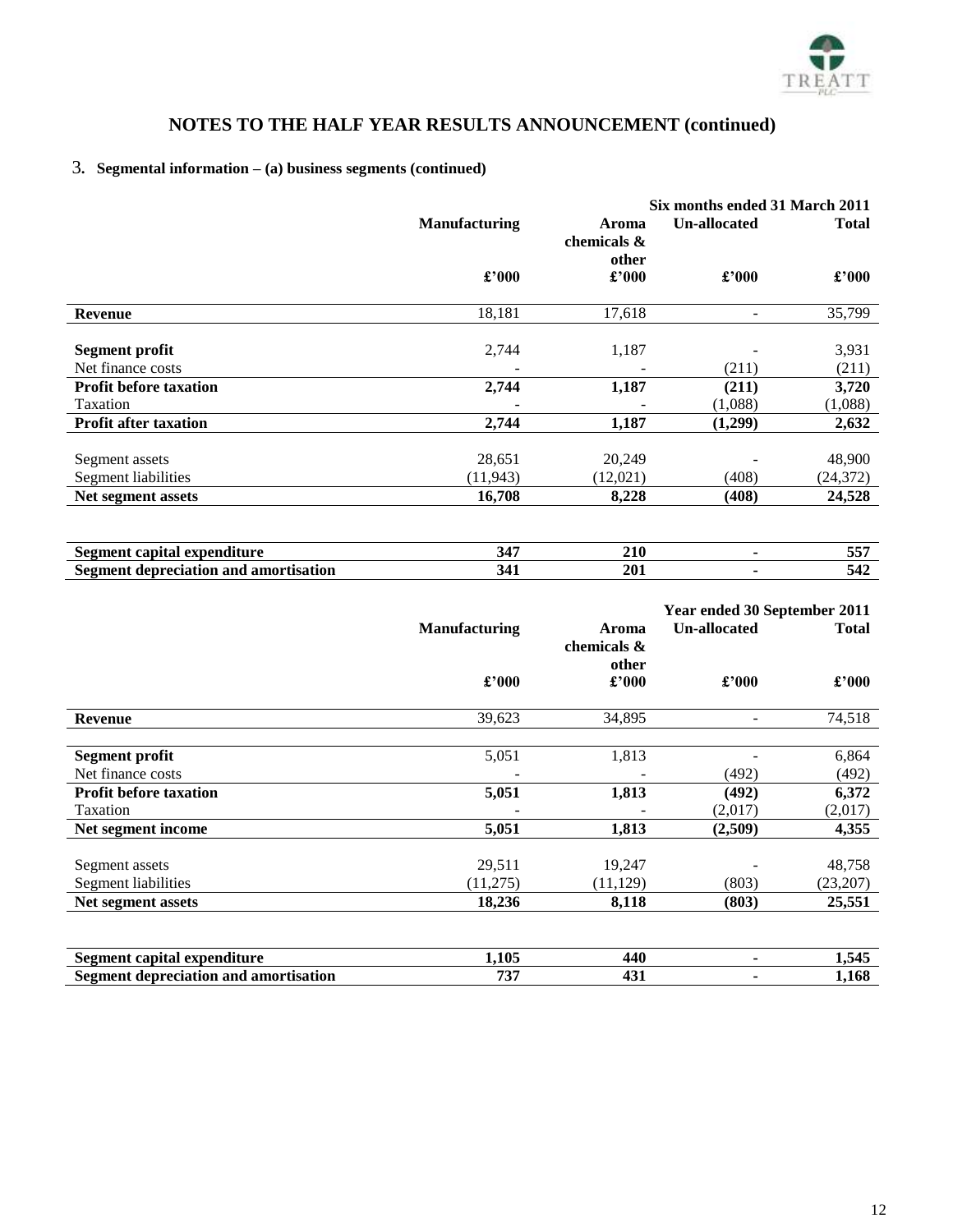

### [3](#page-10-0)**. Segmental information (continued)**

#### **(b) Geographical segments**

The following table provides an analysis of the Group's revenue by geographical market, irrespective of the origin of the goods or services:

|                   | Six months ended |             | Year ended   |
|-------------------|------------------|-------------|--------------|
|                   | 31 March         | 31 March    | 30 September |
|                   | 2012             | 2011        | 2011         |
|                   | (Unaudited)      | (Unaudited) | (Audited)    |
|                   | £'000            | £'000       | £'000        |
| United Kingdom    | 4,599            | 4,354       | 8,755        |
| Rest of Europe    | 9,075            | 10,172      | 20,949       |
| The Americas      | 13,578           | 12,822      | 27,909       |
| Rest of the World | 8,774            | 8,451       | 16,905       |
|                   | 36,026           | 35,799      | 74,518       |
|                   |                  |             |              |

### <span id="page-12-0"></span>**4. Taxation**

Taxation has been provided at 33.6% (six months ended 31 March 2011: 29.2%) which is the effective group rate currently anticipated for the financial year ending 30 September 2012.

#### <span id="page-12-1"></span>**5. Earnings per share**

(a) Basic earnings per share for the six months ended 31 March 2012 are based on the weighted average number of shares in issue and ranking for dividend in the period of 10,269,779 (2011: 10,232,546) and earnings of £1,033,000 (six months ended 31 March 2011: £2,632,00) being the profit after taxation.

(b) Diluted earnings per share for the six months ended 31 March 2012 are based on the weighted average number of shares in issue in the period, adjusted for the effects of all dilutive potential ordinary shares of 10,309,287 (2011: 10,281,841) and the same earnings as above.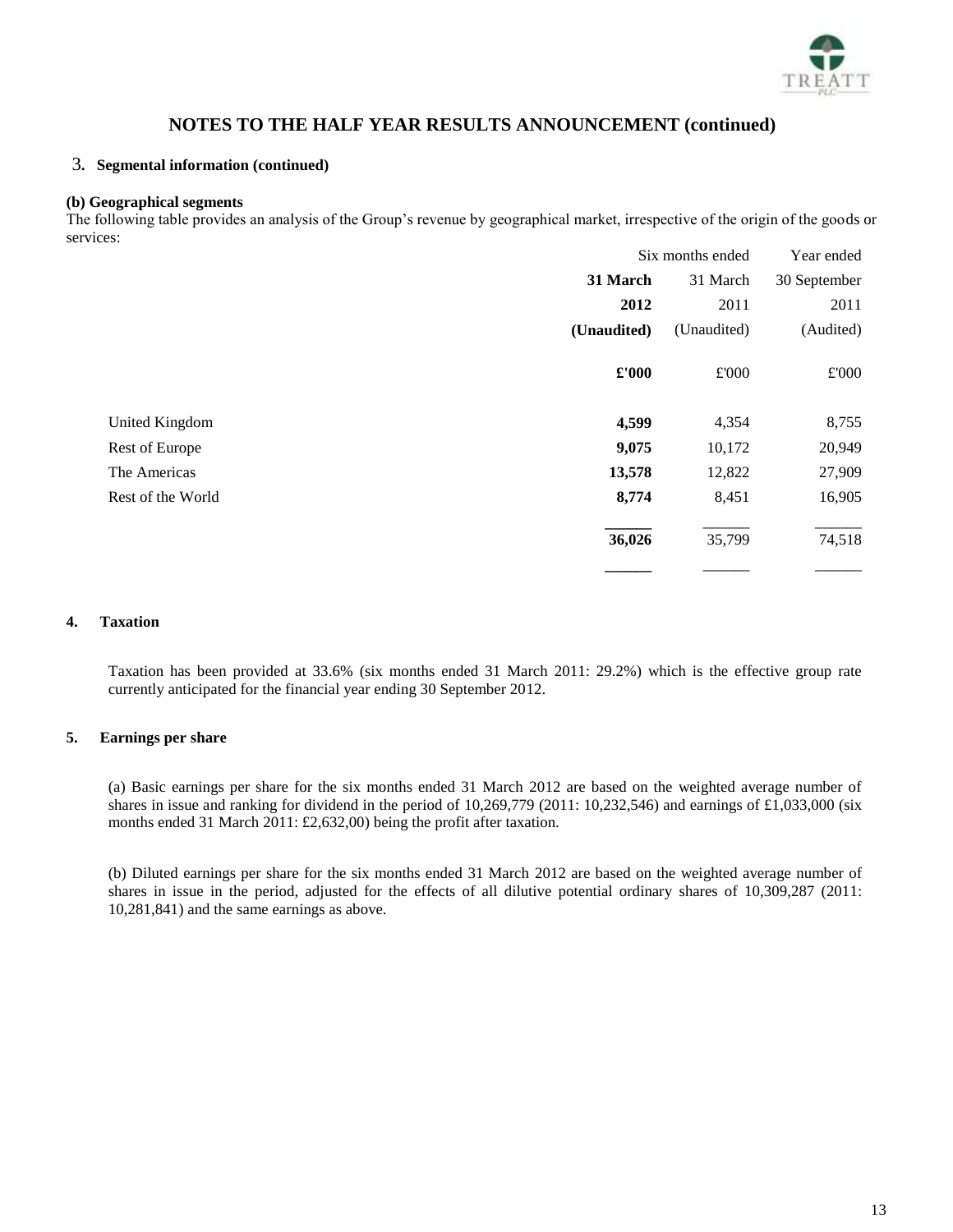

### **6. Dividends**

|                                                            | Six months ended |             | Year ended   |
|------------------------------------------------------------|------------------|-------------|--------------|
|                                                            | 31 March         | 31 March    | 30 September |
|                                                            | 2012             | 2011        | 2011         |
|                                                            | (Unaudited)      | (Unaudited) | (Audited)    |
|                                                            | £'000            | £'000       | £'000        |
| <b>Equity dividends on ordinary shares:</b>                |                  |             |              |
| Interim dividend for year ended 30 September $2010 - 4.1p$ |                  | 419         | 419          |
| Final dividend for year ended 30 September $2010 - 8.9p$   |                  | 911         | 911          |
| Interim dividend for year ended 30 September $2011 - 4.8p$ | 493              |             |              |
| Final dividend for year ended 30 September $2011 - 9.7p$   | 997              |             |              |
|                                                            |                  |             |              |
|                                                            | 1,490            | 1,330       | 1,330        |

The declared interim dividend for the year ended 30 September 2012 of 5.1p was approved by the Board on 18 May 2012 and in accordance with IFRS has not been included as a deduction from equity at 31 March 2012. The dividend will be paid on 19 October 2012 to those shareholders on the register at 14 September 2012 and will, therefore, be accounted for in the results for the year ended 30 September 2013.

## <span id="page-13-0"></span>**7. Related party transactions**

Treatt Plc, the Parent Company, entered into the following material transactions with related parties:

|                                          | 31 March    | 31 March    | 30 September |
|------------------------------------------|-------------|-------------|--------------|
|                                          | 2012        | 2011        | 2011         |
|                                          | (Unaudited) | (Unaudited) | (Audited)    |
| Interest received on loan notes from:    |             |             |              |
| <b>Earthoil Plantations Limited</b>      | 24          |             | 64           |
| Earthoil Kenya PTY EPZ Limited           | 3           | 3           | 6            |
| Dividends received from:                 |             |             |              |
| R.C.Treatt & Co Limited                  | (1,491)     | 1,331       | 1,331        |
| <b>Treatt USA Inc</b>                    | (641)       |             |              |
| Redeemable loan notes receivable:        |             |             |              |
| <b>Earthoil Plantations Limited</b>      | 950         | 950         | 950          |
| Earthoil Kenya PTY EPZ Limited           | 400         | 400         | 400          |
| Amounts owed to/(by) parent undertaking: |             |             |              |
| <b>Earthoil Plantations Limited</b>      | 15          | 122         | 192          |
| R.C.Treatt & Co Limited                  | 986         | 1,237       | (176)        |